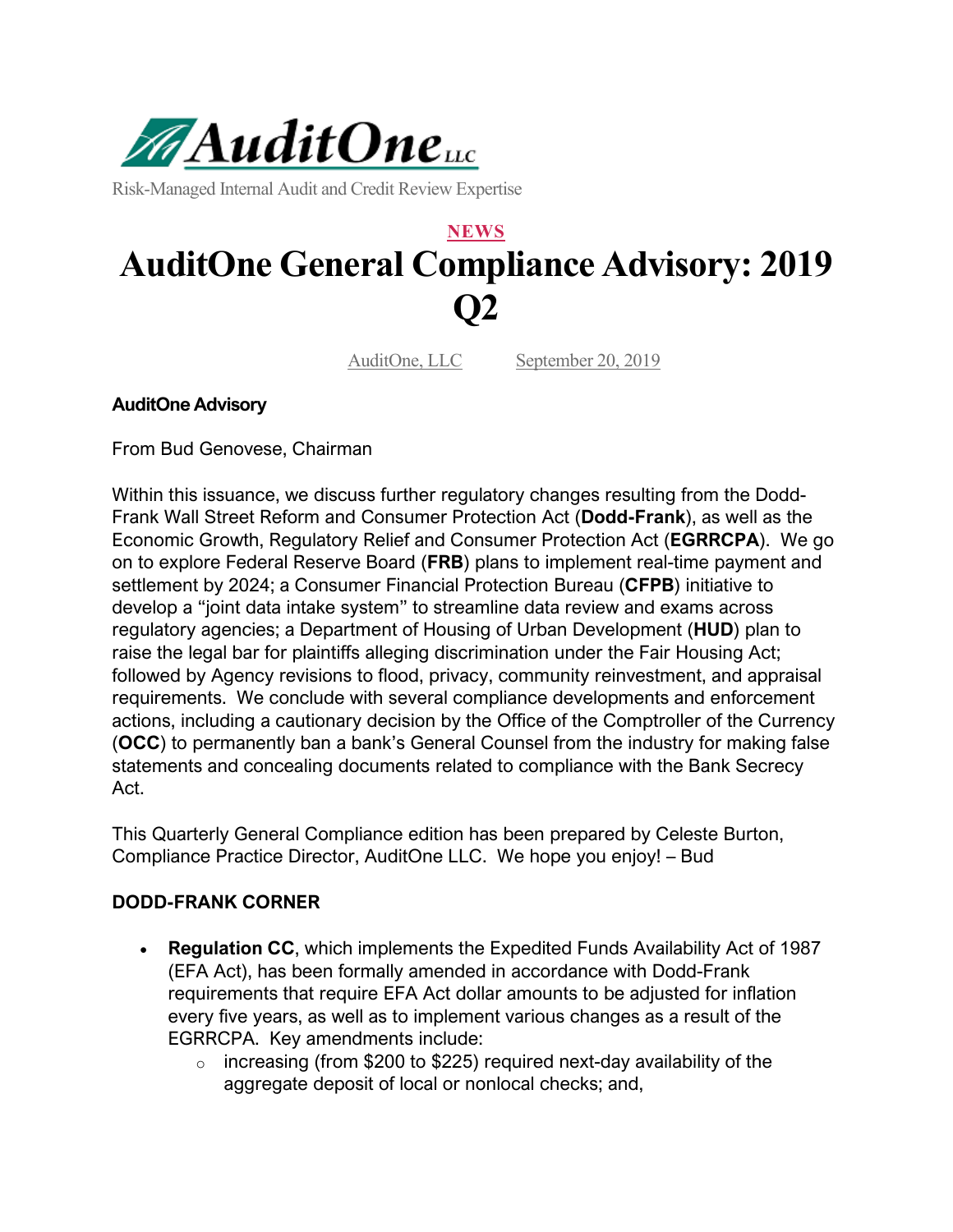o extending coverage to American Samoa, the Commonwealth of the Northern Mariana Islands and Guam, along with other technical amendments.

The effective date is August 24, 2019 for certain amendments *(§§ 12 CFR 229.2(c), (ff), and (jj), 229.12(e), 229.43, and 12 CFR Part 1030)* and July 1, 2020 for all others. A link follows: [https://www.federalreserve.gov/newsevents/pressreleases/files/bcreg20190624](https://www.federalreserve.gov/newsevents/pressreleases/files/bcreg20190624a1.pdf) [a1.pdf](https://www.federalreserve.gov/newsevents/pressreleases/files/bcreg20190624a1.pdf)

• On July 9, 2019, regulators announced the adoption of a final rule that excludes community banks with \$10 billion or less in total consolidated assets and total trading assets and liabilities of 5 percent or less of total consolidated assets from the **Volcker Rule.** The Volcker Rule generally restricts banking entities from engaging in proprietary trading and from owning, sponsoring, or having certain relationships with hedge funds or private equity funds. The final rule also permits a hedge fund or private equity fund, under certain circumstances, to share the same name or a variation of the same name with an investment adviser as long as the adviser is not an insured depository institution, a company that controls an insured depository institution, or a bank holding company. Ii is important to note that regulators will hold off for two years on enforcing Volcker Rule restrictions on some foreign funds. A link

follows: [https://www.federalreserve.gov/newsevents/pressreleases/files/bcreg201](https://www.federalreserve.gov/newsevents/pressreleases/files/bcreg20190709b1.pdf) [90709b1.pdf](https://www.federalreserve.gov/newsevents/pressreleases/files/bcreg20190709b1.pdf)

- Regulators issued a final rule to simplify and clarify several requirements pertaining to **Regulatory Capital Rules**. The final rule only applies to banking organizations that do not use the "advanced approaches" capital framework, which are generally firms with less than \$250 billion in total consolidated assets and less than \$10 billion in total foreign exposure. The rule effectively accomplishes the following:
	- $\circ$  Simplifies the capital treatment for mortgage servicing assets, certain deferred tax assets, investments in the capital instruments of unconsolidated financial institutions, and minority interest.
	- o Allows bank holding companies and savings and loan holding companies to redeem common stock without prior approval unless otherwise required.

The rule is effective as of April 1, 2020 (for the amendments to simplify capital rules) and as of October 1, 2019 (for revisions to the pre-approval requirements for the redemption of common stock and other technical amendments). A link follows: <https://www.federalreserve.gov/newsevents/pressreleases/other20190709a.htm>

• On June 1, 2019, the CFPB issued a final rule amending the official interpretations for **Regulation Z**, which implements the Truth in Lending Act (TILA). "The Bureau is required to calculate annually the dollar amounts for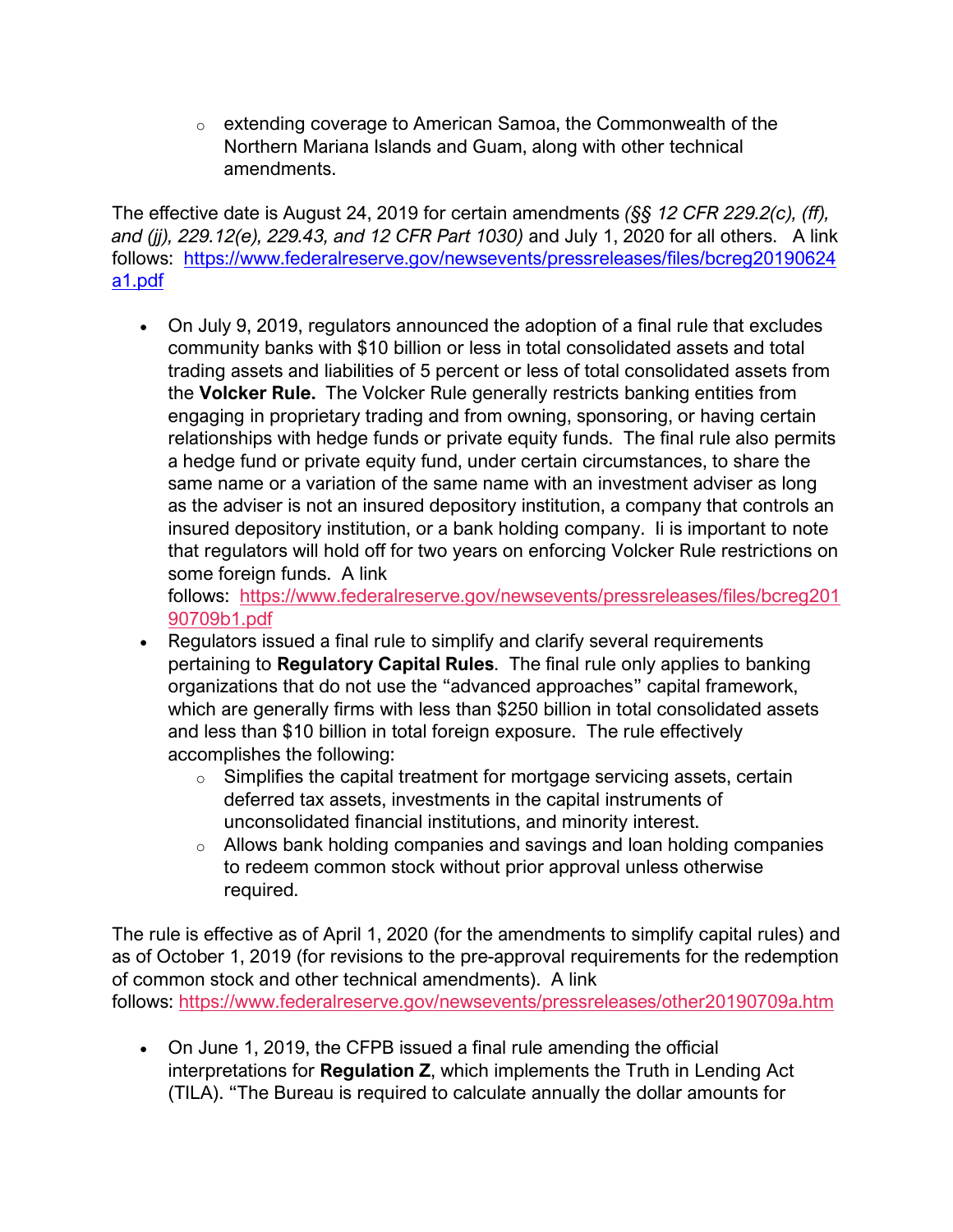several provisions in Regulation Z; this final rule revises, as applicable, the dollar amounts for provisions implementing TILA and amendments to TILA, including under the Credit Card Accountability Responsibility and Disclosure Act of 2009 (CARD Act), the Home Ownership and Equity Protection Act of 1994 (HOEPA), and the Dodd-Frank Act. The CFPB is adjusting these amounts, where appropriate, based on the annual percentage change reflected in the Consumer Price Index (CPI) in effect on June 1, 2019". A link follows: [https://www.federalregister.gov/documents/2019/08/01/2019-](https://www.federalregister.gov/documents/2019/08/01/2019-16300/truth-in-lending-regulation-z-annual-threshold-adjustments-credit-cards-hoepa-and-qualified) [16300/truth-in-lending-regulation-z-annual-threshold-adjustments-credit-cards](https://www.federalregister.gov/documents/2019/08/01/2019-16300/truth-in-lending-regulation-z-annual-threshold-adjustments-credit-cards-hoepa-and-qualified)[hoepa-and-qualified](https://www.federalregister.gov/documents/2019/08/01/2019-16300/truth-in-lending-regulation-z-annual-threshold-adjustments-credit-cards-hoepa-and-qualified)

• On June 5, 2019, regulatory agencies adopted as a final rule, the August 31, 2018, interim final rule, which amended the agencies' liquidity coverage ratio (**LCR)** rule to treat liquid and readily-marketable, investment-grade municipal obligations as high-quality liquid assets. This treatment was mandated by section 403 of the EGRRCPA. A The LCR rule generally applies to a bank holding company, savings and loan holding company, or depository institution if: (1) It has total consolidated assets equal to \$250 billion or more; (2) it has total consolidated on- balance sheet foreign exposure equal to \$10 billion or more; or (3) it is a depository institution with total consolidated assets equal to \$10 billion or more and is a consolidated subsidiary of a firm that is subject to the LCR rule (each, a covered company). A link follows: [https://www.govinfo.gov/content/pkg/FR-2019-06-05/pdf/2019-](https://www.govinfo.gov/content/pkg/FR-2019-06-05/pdf/2019-11715.pdf?utm_source=federalregister.gov&utm_medium=email&utm_campaign=subscription+mailing+list)

[11715.pdf?utm\\_source=federalregister.gov&utm\\_medium=email&utm\\_campaign](https://www.govinfo.gov/content/pkg/FR-2019-06-05/pdf/2019-11715.pdf?utm_source=federalregister.gov&utm_medium=email&utm_campaign=subscription+mailing+list) [=subscription+mailing+list](https://www.govinfo.gov/content/pkg/FR-2019-06-05/pdf/2019-11715.pdf?utm_source=federalregister.gov&utm_medium=email&utm_campaign=subscription+mailing+list)

• The CFPB recently announced a **Symposia Series** of conferences exploring consumer protections in financial services. "The series will include topics ranging from abusive acts or practices, behavioral law and economics, small business loan data collection, disparate impact and the Equal Credit Opportunity Act, cost-benefit analysis, and consumer authorized financial data sharing. First to focus on clarifying the meaning of abusive acts or practices under Section 1031 of the Dodd-Frank Act". A link follows: [https://www.consumerfinance.gov/about](https://www.consumerfinance.gov/about-us/newsroom/bureau-announces-symposia-series/)[us/newsroom/bureau-announces-symposia-series/](https://www.consumerfinance.gov/about-us/newsroom/bureau-announces-symposia-series/)

# **FRB MOVES A STEP CLOSER TO REAL TIME PAYMENTS**

The FRB announced that Federal Reserve Banks will develop a new round-the-clock real-time payment and settlement service, called the FedNow<sup>™</sup> Service, to support faster payments in the US. The expectation is that faster payment services, targeted for availability by 2024, will enable the near-instantaneous transfer of funds day and night, weekend and weekdays.

The possibility of real time payments has been a hot button discussion item for several years, in part because of the huge potential impact on the bottom line of financial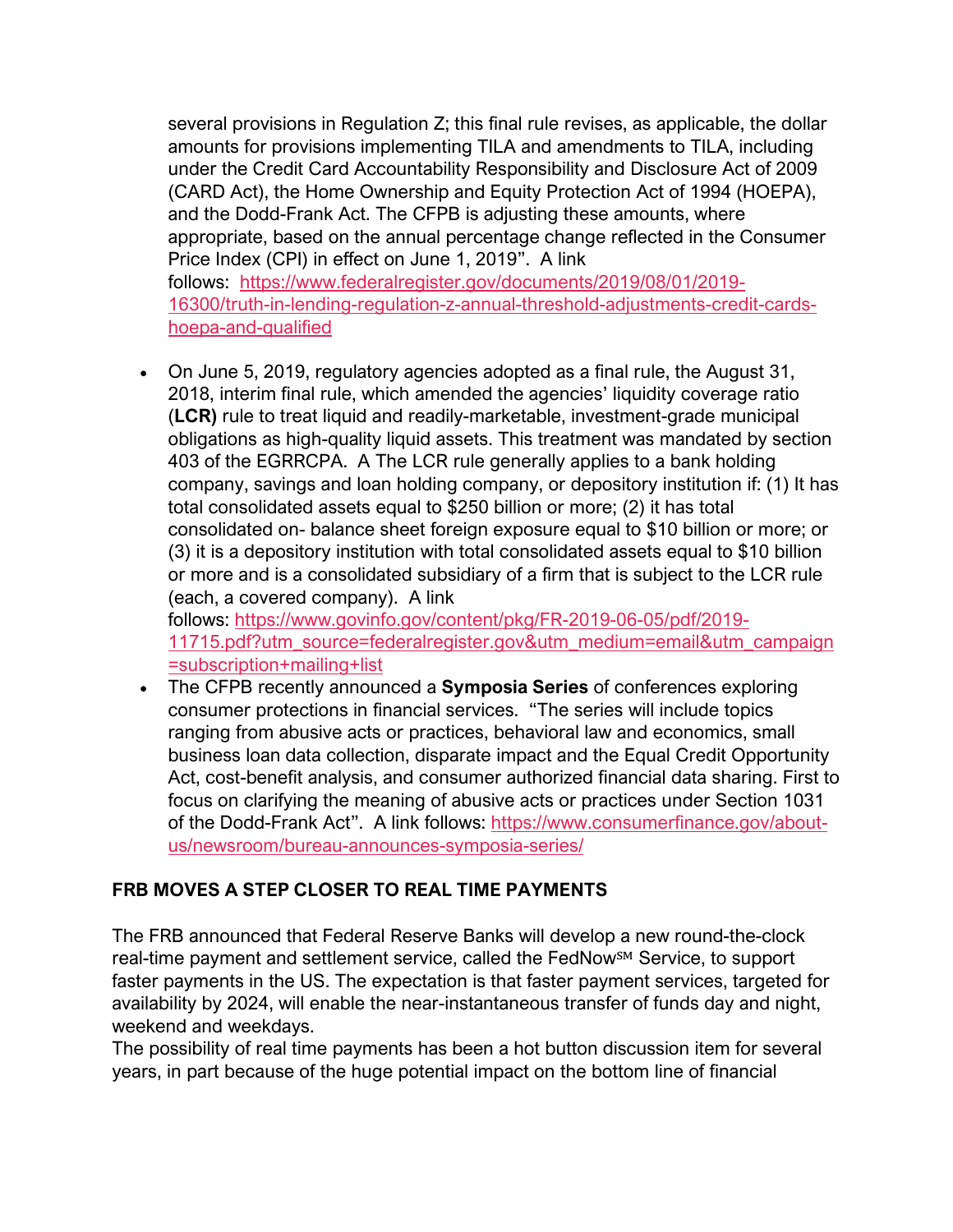institutions that may derive a notable source of income from overdraft fees. A link to the Federal Register Notice and FAQs follows:

[https://www.federalreserve.gov/newsevents/pressreleases/files/other20190805a1.pdfhtt](https://www.federalreserve.gov/newsevents/pressreleases/files/other20190805a1.pdfhttps:/www.federalreserve.gov/newsevents/pressreleases/files/other20190805a2.pdf) [ps://www.federalreserve.gov/newsevents/pressreleases/files/other20190805a2.pdf](https://www.federalreserve.gov/newsevents/pressreleases/files/other20190805a1.pdfhttps:/www.federalreserve.gov/newsevents/pressreleases/files/other20190805a2.pdf)

# **CFPB SEEKS TO USE JOINT DATA INTAKE SYSTEMS TO REDUCE AGENCY INCONSISTENCIES**

CFPB Director Kathleen Kraninger recently announced at an ABA conference in New Orleans that her agency is working with other federal agencies through the Federal Financial Institutions' Examination Council (FFIEC) on a joint data intake system as the agency looks for ways to streamline its rulemaking systems. Ms. Kraninger also indicated that the bureau is coordinating with other prudential regulators in its examinations, particularly by relying on data gathered by other regulators – to include looking at whether there is an opportunity for the CFPB to do a much more narrow exam looking at similar data at a similar point in time. It is too soon to tell whether these changes will ultimately reduce inconsistencies in exam approach and expectations across regulatory agencies, but that it is being explored is a positive first step. A link follows: [http://www.cutoday.info/Fresh-Today/Fed-Financial-Regulators-Working-On-](http://www.cutoday.info/Fresh-Today/Fed-Financial-Regulators-Working-On-Joint-Data-Intake-System-Says-CFPB-s-Kraninger)[Joint-Data-Intake-System-Says-CFPB-s-Kraninger](http://www.cutoday.info/Fresh-Today/Fed-Financial-Regulators-Working-On-Joint-Data-Intake-System-Says-CFPB-s-Kraninger)

# **HUD PROPOSAL WILL RAISE THE BAR FOR PROVING LENDING DISCRIMINATION**

HUD announced plans to amend its "disparate impact" standard to raise the legal bar for plaintiffs alleging discrimination under the Fair Housing Act. Under a proposal that has circulated but has not officially been unveiled, a consumer would have to follow a more rigorous five-step framework to demonstrate that discrimination occurred. This new framework is very likely to have a spillover impact on Fair Lending exam focus areas: [https://bankingjournal.aba.com/2019/07/hud-proposal-would-align-disparate](https://bankingjournal.aba.com/2019/07/hud-proposal-would-align-disparate-impact-rule-with-court-ruling/)[impact-rule-with-court-ruling/](https://bankingjournal.aba.com/2019/07/hud-proposal-would-align-disparate-impact-rule-with-court-ruling/)

# **NEW FLOOD INSURANCE REQUIREMENTS FOR CREDIT UNIONS**

Effective July 1, 2019, credit unions are required to accept private flood insurance policies that meet the definition of private flood insurance as included under the Biggert-Waters Act. Under certain conditions, credit unions may accept private flood insurance policies that do not meet the definition of private flood insurance, as well as NCUAapproved private flood insurance plans provided by mutual aid societies. A link follows: [https://www.ncua.gov/files/regulatory-alerts/19-RA-01-flood-insurance](https://www.ncua.gov/files/regulatory-alerts/19-RA-01-flood-insurance-alternatives.pdf)[alternatives.pdf](https://www.ncua.gov/files/regulatory-alerts/19-RA-01-flood-insurance-alternatives.pdf)

# **CALIFORNIA CONSUMER PRIVACY ACT EXPECTED TO HAVE SWEEPING IMPACTS**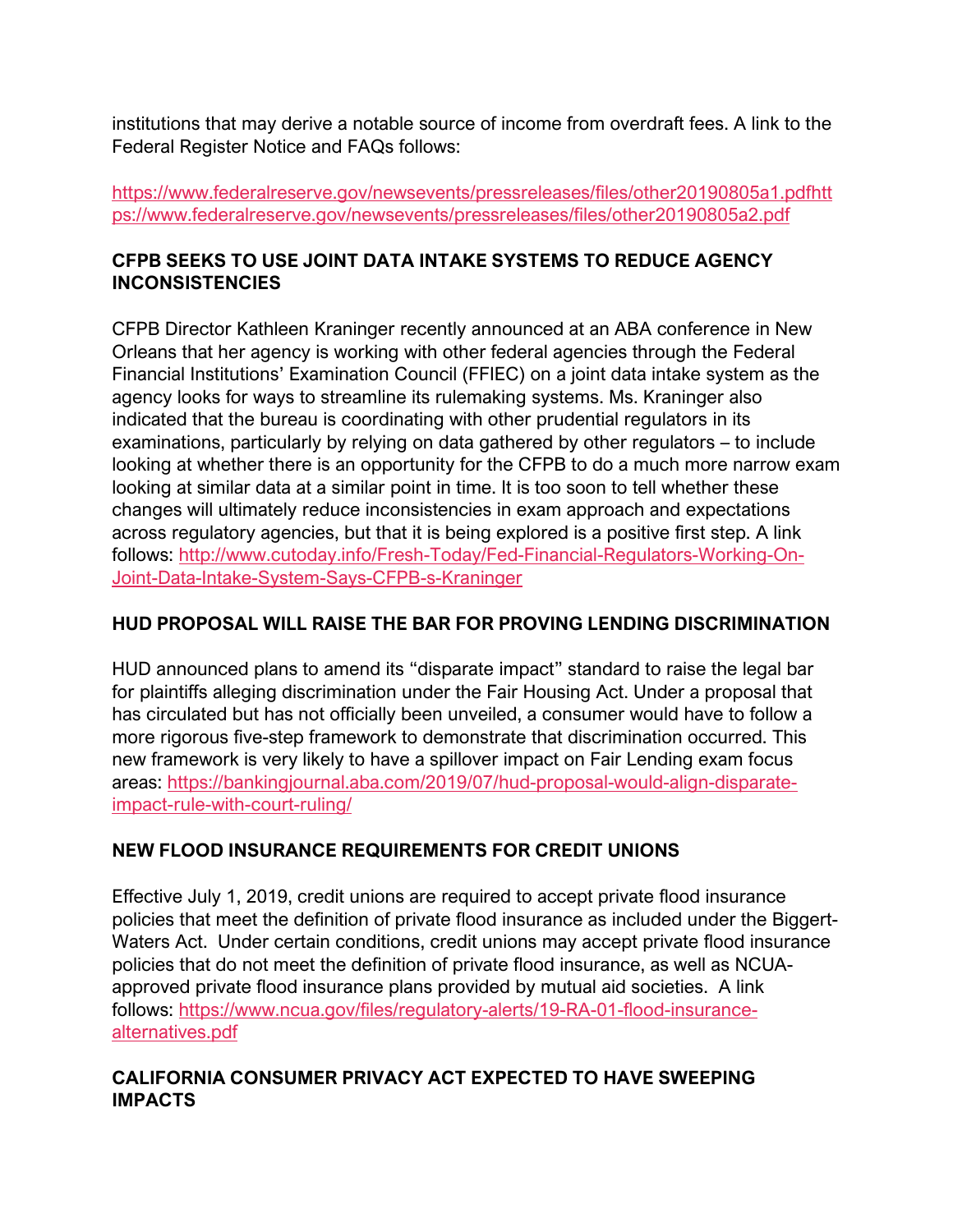The California Consumer Privacy Act (CCPA) of 2018 is expected to significantly change how businesses handle and protect data in California. The impact will be heavily felt by companies that store large amounts of personal information, especially social media giants like Google and Facebook. Amongst other changes, *companies will not only be required to disclose the types of data they collect, but also allow consumers to opt out of having their data sold.* Under the Act, California residents are protected with respect to any information that relates to them in their roles as consumers, employees, patients, tenants, students, parents, children, etc.

Important to note is that the CCPA only applies to any business that meets one of the following criteria:

- A business that earns \$25,000,000 a year in revenue.
- A business that "annually buys, receives for the business's commercial purposes, sells, or shares for commercial purposes, alone or in combination, the personal information of 50,000 or more consumers, households, or devices." In other words, if the combined number of records of personal information from consumers, households, and/or devices exceeds 50,000, the law applies to them.
- A business that derives 50% or more of its annual revenue by selling personal information, even if fewer than 50,000 separate and distinct entities (consumers, households, and/or devices).

The CCPA was signed into law by California Governor Jerry Brown on June 28, 2018, and will become effective on January 1, 2020, leaving companies a relatively small window still to become

compliant. [https://leginfo.legislature.ca.gov/faces/billTextClient.xhtml?bill\\_id=201720180](https://leginfo.legislature.ca.gov/faces/billTextClient.xhtml?bill_id=201720180AB375) [AB375](https://leginfo.legislature.ca.gov/faces/billTextClient.xhtml?bill_id=201720180AB375)

# **NCUA AMENDS APPRAISAL RULES**

The Board of the NCUA is amending its rule requiring real estate appraisals for certain transactions. The final rule accomplishes two key objectives:

- Increases the threshold below which appraisals are not required for commercial real estate transactions from \$250,000 to \$1,000,000
- Exempts from the rule certain federally related transactions involving real estate in rural areas

The rule becomes effective 90 days after publishing in the Federal Register, or October 10, 2019.

A link follows: [https://www.govinfo.gov/content/pkg/FR-2019-07-24/pdf/2019-](https://www.govinfo.gov/content/pkg/FR-2019-07-24/pdf/2019-15708.pdf?utm_source=federalregister.gov&utm_medium=email&utm_campaign=subscription+mailing+list) [15708.pdf?utm\\_source=federalregister.gov&utm\\_medium=email&utm\\_campaign=subsc](https://www.govinfo.gov/content/pkg/FR-2019-07-24/pdf/2019-15708.pdf?utm_source=federalregister.gov&utm_medium=email&utm_campaign=subscription+mailing+list) [ription+mailing+list](https://www.govinfo.gov/content/pkg/FR-2019-07-24/pdf/2019-15708.pdf?utm_source=federalregister.gov&utm_medium=email&utm_campaign=subscription+mailing+list)

# **OTHER COMPLIANCE NEWS & DEVELOPMENTS**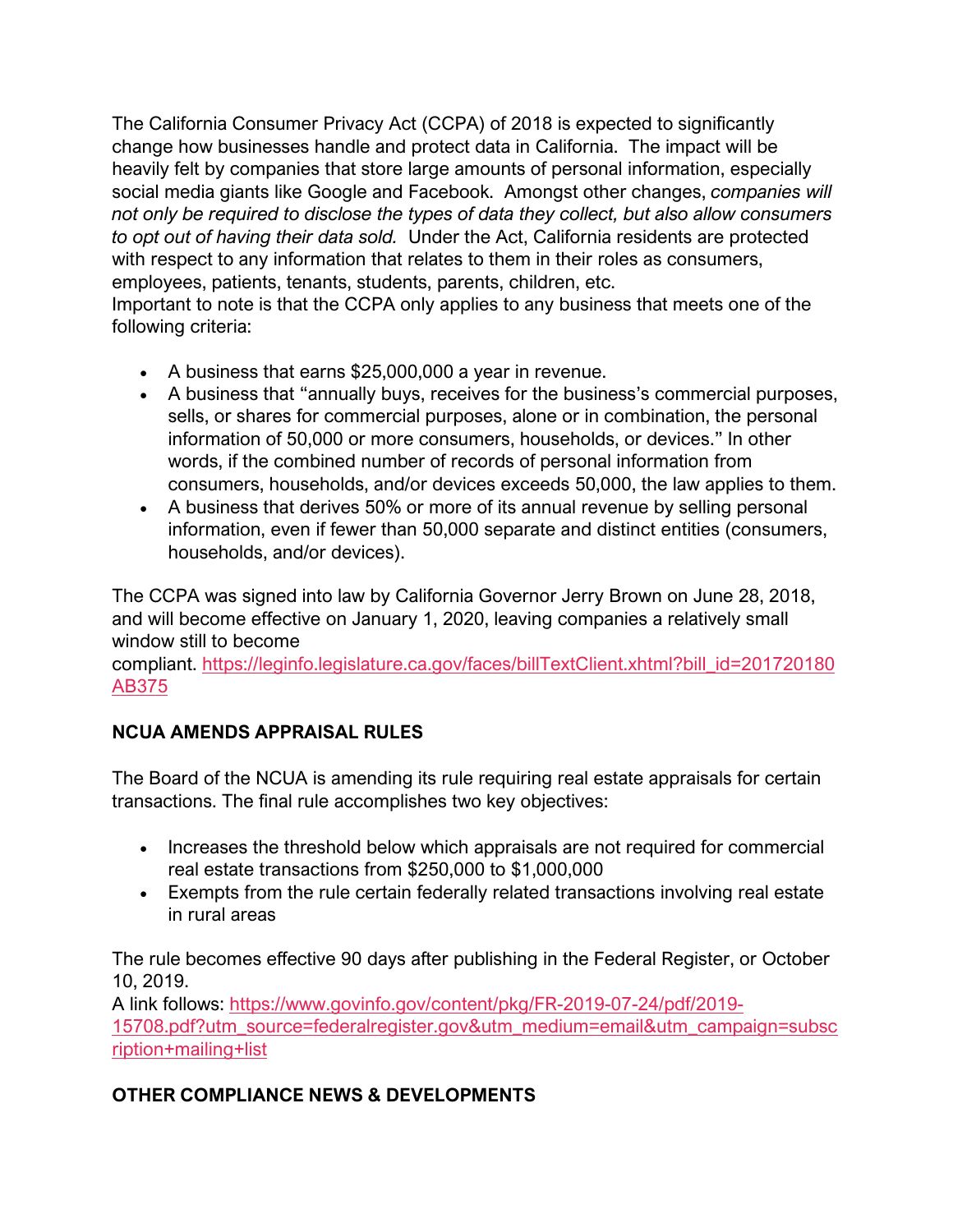## **FinCEN Renews Orders Targeting Natural Persons Behind Shell Companies**

FinCEN announced the renewal of its Geographic Targeting Orders that require U.S. title insurance companies to identify the natural persons behind shell companies used in all-cash purchases of residential real estate. The purchase amount threshold remains \$300,000 for each covered metropolitan area. Guidance and FAQs below:

**News Release:** [https://www.fincen.gov/news/news-releases/fincen-reissues-real-estate](https://www.fincen.gov/news/news-releases/fincen-reissues-real-estate-geographic-targeting-orders-12-metropolitan-areas)[geographic-targeting-orders-12-metropolitan-areas](https://www.fincen.gov/news/news-releases/fincen-reissues-real-estate-geographic-targeting-orders-12-metropolitan-areas) 

**GTO:** [https://www.fincen.gov/sites/default/files/shared/Real%20Estate%20GTO%20Orde](https://www.fincen.gov/sites/default/files/shared/Real%20Estate%20GTO%20Order%20FINAL%20GENERIC%205.15.2019_508.pdf) [r%20FINAL%20GENERIC%205.15.2019\\_508.pdf](https://www.fincen.gov/sites/default/files/shared/Real%20Estate%20GTO%20Order%20FINAL%20GENERIC%205.15.2019_508.pdf)

**FAQs:** [https://www.fincen.gov/sites/default/files/shared/FAQs%20on%20Real%20Estate](https://www.fincen.gov/sites/default/files/shared/FAQs%20on%20Real%20Estate%20GTO%205.15.2019_508.pdf) [%20GTO%205.15.2019\\_508.pdf](https://www.fincen.gov/sites/default/files/shared/FAQs%20on%20Real%20Estate%20GTO%205.15.2019_508.pdf)

## **NCUA Chair Makes Bold Statement Regarding Cannabis Sanction Enforcement**

During an August interview with the *Credit Union Times,* NCUA Board Chairman Rodney E. Hood stated that "if credit unions providing services to cannabis-related businesses comply with rules by Treasury's Financial Crimes Enforcement Network (FinCEN), file suspicious activity reports (SARs) and follow other rules, then they will not be cited for doing business with cannabis firms". The statement has since created a great deal of buzz around the need to formally clarify what NCUA's stance is because of what some view as an inconsistent stance on the topic over the last several years.

[https://newyorksstateofmind.wordpress.com/2019/08/12/what-chairman-hoods-pot](https://newyorksstateofmind.wordpress.com/2019/08/12/what-chairman-hoods-pot-pronouncement-means-to-your-credit-union/)[pronouncement-means-to-your-credit-union/](https://newyorksstateofmind.wordpress.com/2019/08/12/what-chairman-hoods-pot-pronouncement-means-to-your-credit-union/)

#### **CFPB Publishes Mortgage Closing Scams Guidance**

The CFPB published new resources to educate consumers about recent mortgage closing scams targeting homebuyers just before they close, through the use of email phishing. These scams have reportedly cost some homebuyers their down payment and closing costs: [https://www.consumerfinance.gov/about-us/blog/mortgage-closing](https://www.consumerfinance.gov/about-us/blog/mortgage-closing-scams-how-protect-yourself-and-your-closing-funds/?utm_source=newsletter&utm_medium=email&utm_campaign=Homebuyers&utm_term=FY19MSC&utm_content=Intermediaries)[scams-how-protect-yourself-and-your-closing-](https://www.consumerfinance.gov/about-us/blog/mortgage-closing-scams-how-protect-yourself-and-your-closing-funds/?utm_source=newsletter&utm_medium=email&utm_campaign=Homebuyers&utm_term=FY19MSC&utm_content=Intermediaries)

[funds/?utm\\_source=newsletter&utm\\_medium=email&utm\\_campaign=Homebuyers&utm](https://www.consumerfinance.gov/about-us/blog/mortgage-closing-scams-how-protect-yourself-and-your-closing-funds/?utm_source=newsletter&utm_medium=email&utm_campaign=Homebuyers&utm_term=FY19MSC&utm_content=Intermediaries) [\\_term=FY19MSC&utm\\_content=Intermediaries\]](https://www.consumerfinance.gov/about-us/blog/mortgage-closing-scams-how-protect-yourself-and-your-closing-funds/?utm_source=newsletter&utm_medium=email&utm_campaign=Homebuyers&utm_term=FY19MSC&utm_content=Intermediaries)

## **Community Reinvestment Act Perspectives**

The FRB published "Perspectives from Main Street: Stakeholder Feedback on Modernizing the Community Reinvestment Act," a summary of feedback received from bankers and community groups (during a series of 29 roundtable discussions involving more than 400 participants) on the current state of, and potential revisions to, the CRA. The information was gathered between October 2018 and January 2019. A link follows: [https://www.federalreserve.gov/newsevents/pressreleases/bcreg20190613a.ht](https://www.federalreserve.gov/newsevents/pressreleases/bcreg20190613a.htm) [m](https://www.federalreserve.gov/newsevents/pressreleases/bcreg20190613a.htm)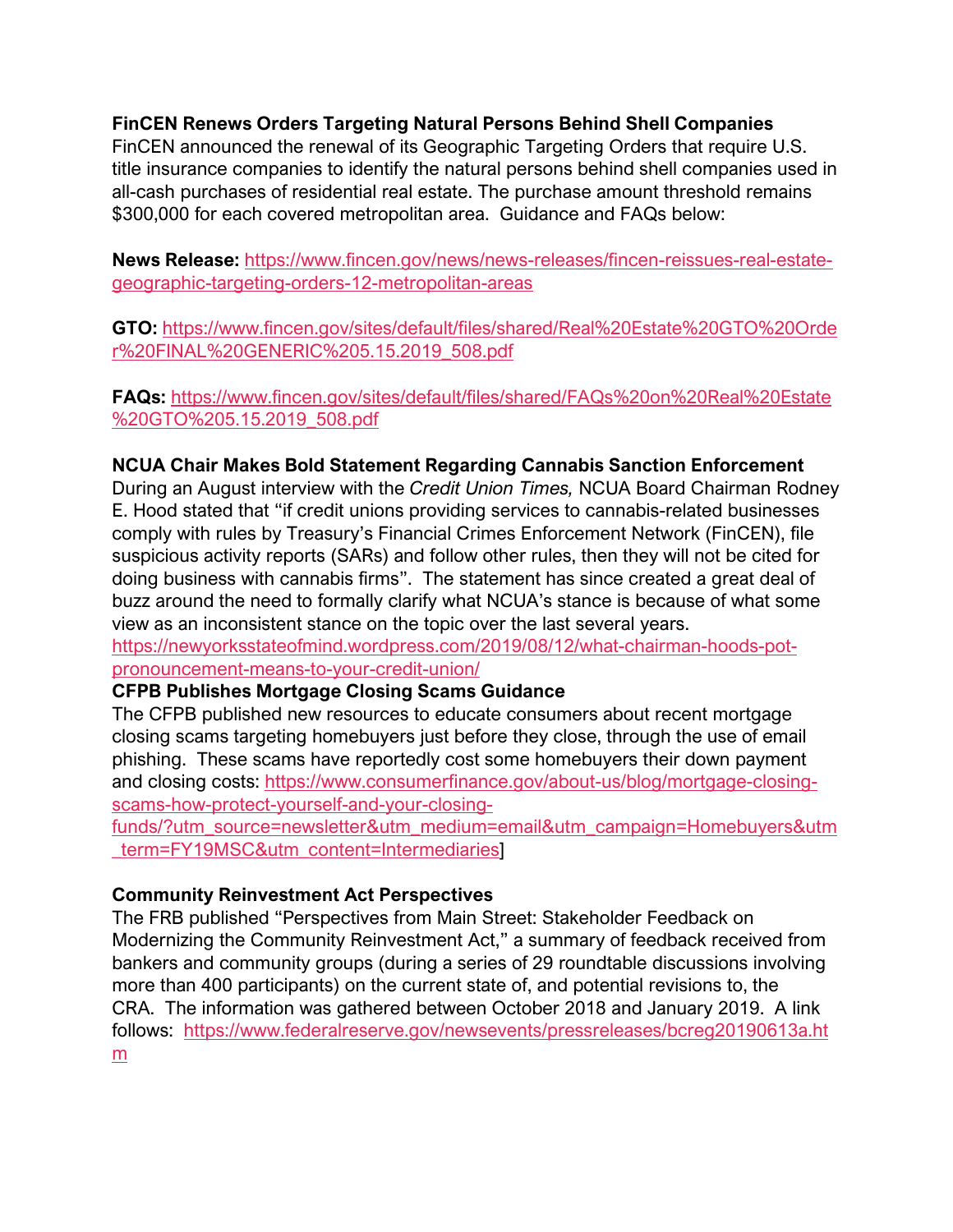# **OCC Publishes Guidelines for CRA Strategic Plan Option**

Banks may elect to have their CRA performance evaluated on the basis of a preapproved strategic plan that addresses their CRA responsibilities. Important to note that the required contents of a strategic plan and the OCC's criteria for evaluating a strategic plan are already specified in existing CRA regulations. The guidelines referenced below are not new requirements but instead a summary of the OCC's process for addressing bank requests for approval or amendment of a CRA strategic plan, including:

- Information that a bank should provide to substantiate its request
- The email address for banks to submit requests
- The OCC's review and approval processes

This appears to be a proactive effort to encourage more banks to use strategic plans for CRA purposes. A link follows: [https://www.occ.gov/news](https://www.occ.gov/news-issuances/bulletins/2019/bulletin-2019-39.html)[issuances/bulletins/2019/bulletin-2019-39.html](https://www.occ.gov/news-issuances/bulletins/2019/bulletin-2019-39.html)

# **New TRID Frequently Asked Questions (FAQ)**

The CFPB issued a 12 page Frequently Asked Questions (FAQ) document about TRID. Although a review of the document in its entirety is encouraged, there are a couple of points worth highlighting here, and perhaps as part of your institution's training program:

- A creditor's use of a model form provides a safe harbor if the model form does *not* reflect the TRID Rule change finalized in 2017.
- Creditors *may not* require consumers to provide any additional information *(other than the six pieces of information that constitute an application under the TRID rule)* in order to receive a Loan Estimate. This includes requesting additional verifying information. Further, if it is represented to the consumer that additional information is required to receive a Loan Estimate, the CFPB reminds us that they may then consider potential UDAAP implications.

A link follows: [https://files.consumerfinance.gov/f/documents/cfpb\\_TILA-RESPA](https://files.consumerfinance.gov/f/documents/cfpb_TILA-RESPA-integrated-disclosure_frequently-asked-questions.pdf)[integrated-disclosure\\_frequently-asked-questions.pdf](https://files.consumerfinance.gov/f/documents/cfpb_TILA-RESPA-integrated-disclosure_frequently-asked-questions.pdf)

# **CFPB Elder Abuse Advisory Updated**

The CFPB updated a 2016 Advisory on Elder Abuse by recommending that financial institutions file suspicious activity reports on elder fraud to law enforcement agencies. The CFPB reiterated that elder fraud is "widespread and damaging," with an average loss of \$41,800 among victims over the age of

70.[https://files.consumerfinance.gov/f/documents/cfpb\\_suspected-elder-financial](https://files.consumerfinance.gov/f/documents/cfpb_suspected-elder-financial-exploitation-financial-institutions_report.pdf)[exploitation-financial-institutions\\_report.pdf](https://files.consumerfinance.gov/f/documents/cfpb_suspected-elder-financial-exploitation-financial-institutions_report.pdf)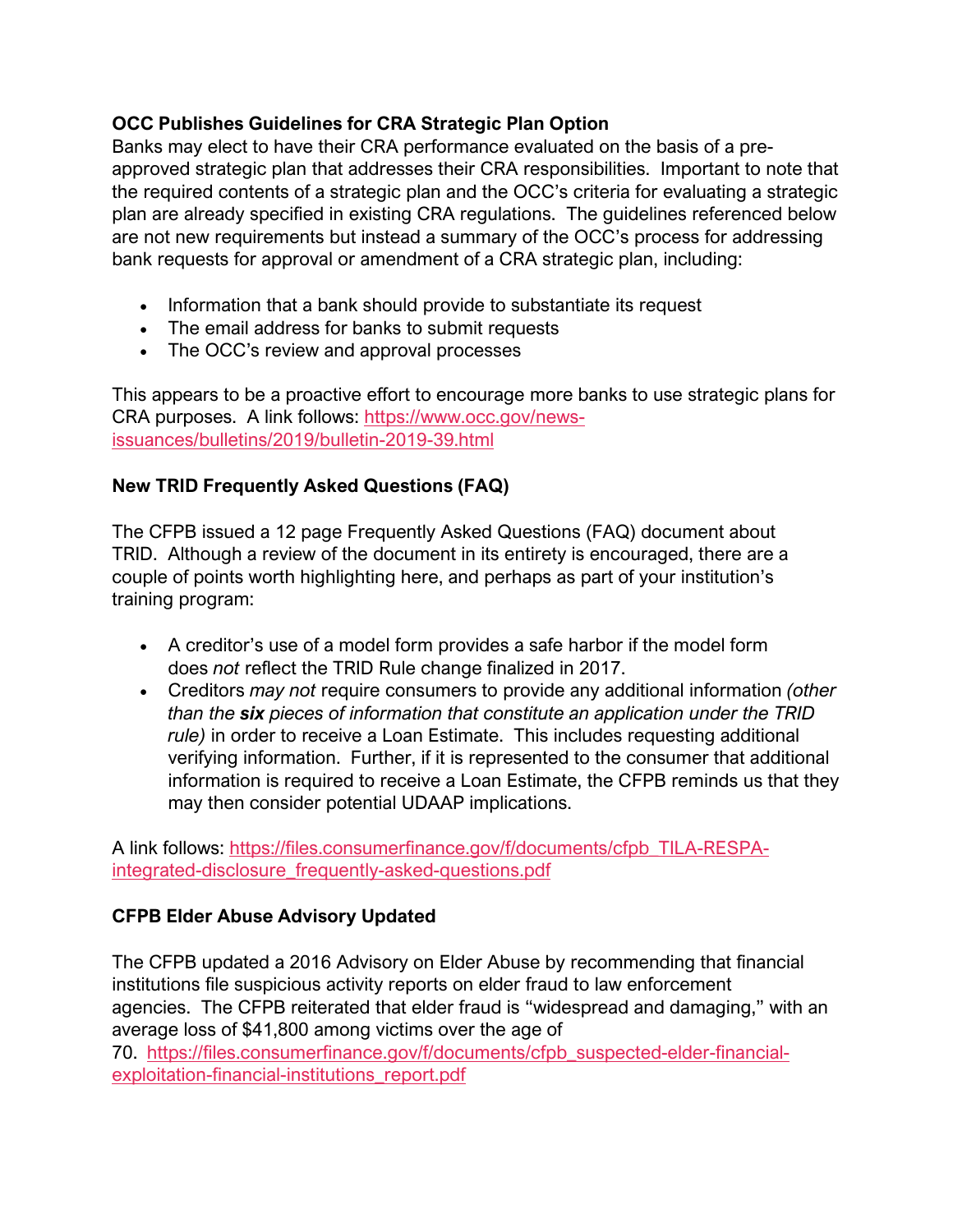# **PROPOSED RULEMAKING**

- The CFPB announced that it is extending the comment period on Advance Notice of Proposed Rulemaking (ANPR) relating to **Regulation C**, which implements the Home Mortgage Disclosure Act. The ANPR, initially issued on May 2, 2019, solicits comment on certain data points in the October 2015 final rule that were added to Regulation C or revised to require additional information, and on coverage of certain commercial-purpose loans. The comment period has been extended from July 8, 2019 to October 15, 2019. A link follows: [https://www.federalregister.gov/documents/2019/08/02/2019-](https://www.federalregister.gov/documents/2019/08/02/2019-16190/home-mortgage-disclosure-regulation-c-reopening-of-comment-period?utm_campaign=subscription+mailing+list&utm_source=federalregister.gov&utm_medium=email) [16190/home-mortgage-disclosure-regulation-c-reopening-of-comment](https://www.federalregister.gov/documents/2019/08/02/2019-16190/home-mortgage-disclosure-regulation-c-reopening-of-comment-period?utm_campaign=subscription+mailing+list&utm_source=federalregister.gov&utm_medium=email)[period?utm\\_campaign=subscription+mailing+list&utm\\_source=federalregister.go](https://www.federalregister.gov/documents/2019/08/02/2019-16190/home-mortgage-disclosure-regulation-c-reopening-of-comment-period?utm_campaign=subscription+mailing+list&utm_source=federalregister.gov&utm_medium=email) [v&utm\\_medium=email](https://www.federalregister.gov/documents/2019/08/02/2019-16190/home-mortgage-disclosure-regulation-c-reopening-of-comment-period?utm_campaign=subscription+mailing+list&utm_source=federalregister.gov&utm_medium=email)
- On May 21, 2019, the CFPB published in the Federal Register a Notice of Proposed Rulemaking (NPRM) requesting comment on proposed amendments to the **Fair Debt Collection Practices Act** (FDCPA). The proposed amendments would prescribe Federal rules governing the activities of debt collectors, as that term is defined in the FDCPA. The NPRM provided a 90-day comment period that was set to close on August 19, 2019. A link follows: [https://www.govinfo.gov/content/pkg/FR-2019-08-02/pdf/2019-](https://www.govinfo.gov/content/pkg/FR-2019-08-02/pdf/2019-16476.pdf?utm_campaign=subscription+mailing+list&utm_source=federalregister.gov&utm_medium=email)

[16476.pdf?utm\\_campaign=subscription+mailing+list&utm\\_source=federalregister](https://www.govinfo.gov/content/pkg/FR-2019-08-02/pdf/2019-16476.pdf?utm_campaign=subscription+mailing+list&utm_source=federalregister.gov&utm_medium=email) [.gov&utm\\_medium=email](https://www.govinfo.gov/content/pkg/FR-2019-08-02/pdf/2019-16476.pdf?utm_campaign=subscription+mailing+list&utm_source=federalregister.gov&utm_medium=email)

• The FRB extended the **Regulation E Remittance Transfer Rule** comment period. Regulation E establishes certain protections for consumers sending international money transfers or remittance transfers; the CFPB's remittance rules (Remittance Rule or Rule) implement these protections. This extension allows for more time to gather information and evidence that may inform possible changes that would not eliminate but would mitigate the effects of the expiration of a statutory exception for certain financial institutions. The extension will be to July 21, 2020, and will now include a request for information and evidence related to the scope of coverage of the Rule, including whether to change a safe harbor threshold in the Rule that determines whether a person makes remittance transfers in the normal course of its business, and whether an exception for small financial institutions may be appropriate. A link

follows: [https://www.consumerfinance.gov/policy-compliance/notice](https://www.consumerfinance.gov/policy-compliance/notice-opportunities-comment/archive-closed/remittance-proposal-temporary-exception-electronic-fund-transfers-regulation-e-extension-of-comment-period/)[opportunities-comment/archive-closed/remittance-proposal-temporary](https://www.consumerfinance.gov/policy-compliance/notice-opportunities-comment/archive-closed/remittance-proposal-temporary-exception-electronic-fund-transfers-regulation-e-extension-of-comment-period/)[exception-electronic-fund-transfers-regulation-e-extension-of-comment-period/](https://www.consumerfinance.gov/policy-compliance/notice-opportunities-comment/archive-closed/remittance-proposal-temporary-exception-electronic-fund-transfers-regulation-e-extension-of-comment-period/)

• The FDIC issued a publication intended to provide supervised institutions and the public with information and observations related to the FDIC's consumer compliance supervision activities in 2018. You may find it interesting that, during 2018, TILA-RESPA violations led all other Consumer Compliance violation types. A link

follows: [https://www.fdic.gov/regulations/examinations/consumercomplsupervisor](https://www.fdic.gov/regulations/examinations/consumercomplsupervisoryhighlights.pdf?source=govdelivery&utm_medium=email&utm_source=govdelivery)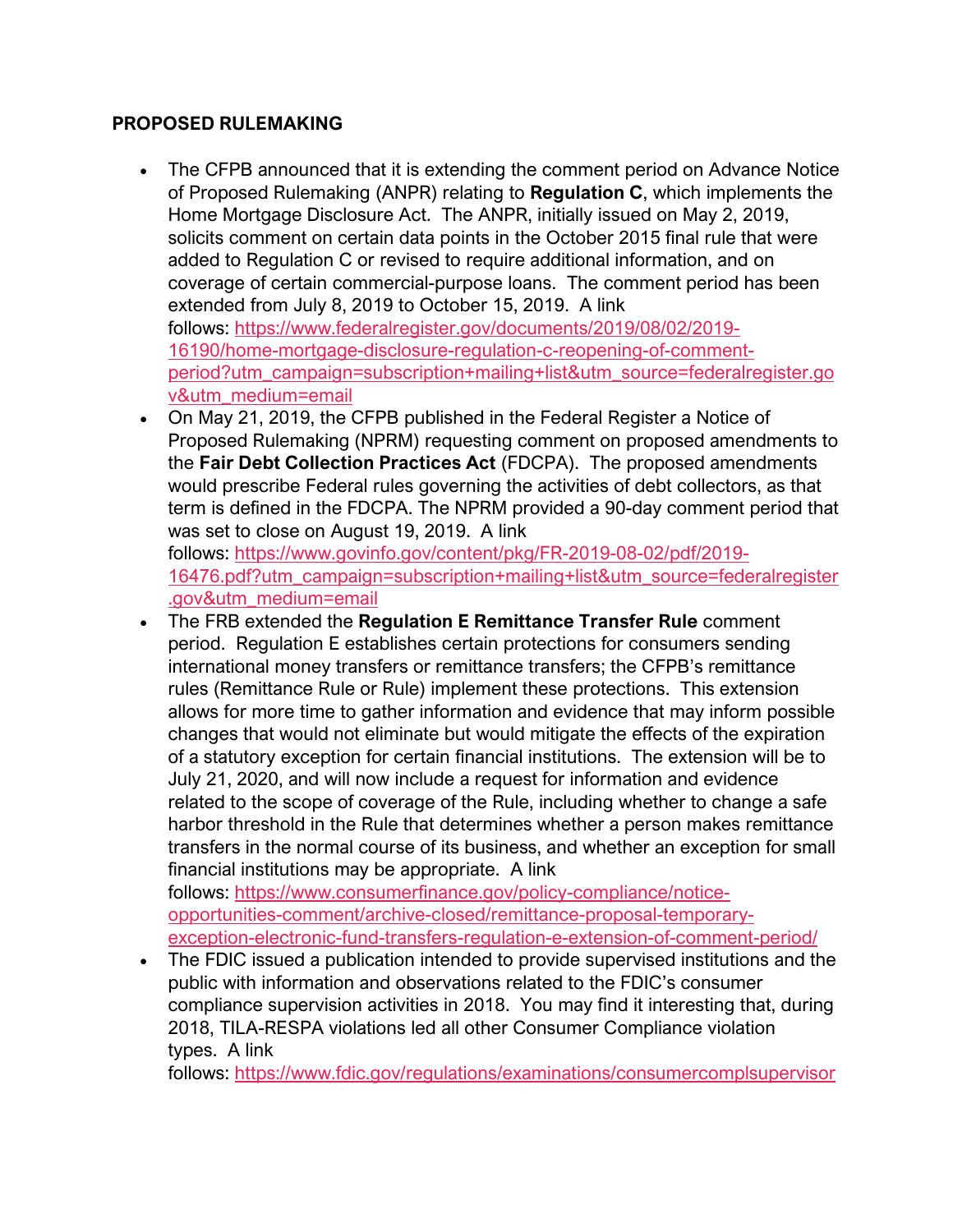[yhighlights.pdf?source=govdelivery&utm\\_medium=email&utm\\_source=govdelive](https://www.fdic.gov/regulations/examinations/consumercomplsupervisoryhighlights.pdf?source=govdelivery&utm_medium=email&utm_source=govdelivery) [ry](https://www.fdic.gov/regulations/examinations/consumercomplsupervisoryhighlights.pdf?source=govdelivery&utm_medium=email&utm_source=govdelivery)

- Notable bills presented to the President:
	- o Protecting Affordable Mortgages for Veteran's Act <https://www.congress.gov/bill/116th-congress/senate-bill/1749>
	- o Commercial Real Estate Appraisal Thresholds: [https://www.regreport.info/2019/07/18/voting-2-1-ncua-board](https://www.regreport.info/2019/07/18/voting-2-1-ncua-board-sets-1-million-threshold-for-commercial-real-estate-transactions-subject-to-appraisals/)[sets-1-million-threshold-for-commercial-real-estate-transactions-subject](https://www.regreport.info/2019/07/18/voting-2-1-ncua-board-sets-1-million-threshold-for-commercial-real-estate-transactions-subject-to-appraisals/)[to-appraisals/](https://www.regreport.info/2019/07/18/voting-2-1-ncua-board-sets-1-million-threshold-for-commercial-real-estate-transactions-subject-to-appraisals/)

# **KEY SANCTIONS AND ENFORCEMENT ACTIONS**

# **Freedom Mortgage Corporation HMDA Enforcement**

The recent action against Freedom Mortgage Corporation is worth a read to garner the types of focus areas in recent HMDA enforcement. It may also complement HMDA training material for loan

officers: [https://files.consumerfinance.gov/f/documents/cfpb\\_freedom-mortgage](https://files.consumerfinance.gov/f/documents/cfpb_freedom-mortgage-corporation_consent-order_2019-05.pdf)[corporation\\_consent-order\\_2019-05.pdf](https://files.consumerfinance.gov/f/documents/cfpb_freedom-mortgage-corporation_consent-order_2019-05.pdf)

## **Citibank Restitution – Consumer Compliance**

The OCC assessed a \$25 million CMP against Citibank, N.A., of Sioux Falls, SD, for inadequate oversight of a bank program known as Relationship Loan Pricing (RLP), meant to provide mortgage borrowers with a credit to closing costs or an interest rate reduction. For various reasons, certain Bank borrowers did not receive the RLP benefit for which they were eligible and were adversely affected on the basis of their race, color, national origin, and/or sex. Citibank has executed a plan to reimburse all customers who did not receive the appropriate RLP benefit, estimated to be about 24,000 customers in the amount of approximately \$24 million. A link follows: <https://www.occ.gov/static/enforcement-actions/ea2019-009.pdf>

# **Former California Bank General Counsel Prohibited From Working in the Industry**

A former general counsel of a California bank faces a \$50,000 civil money penalty and a prohibition from working in the banking industry. The individual was reportedly terminated by the bank in 2015 after having served as general counsel since 2009. According to the OCC, he allegedly made false statements and concealed bank documents related to the Bank's compliance with Bank Secrecy Act/Anti-Money Laundering (BSA/AML) requirements. A link to the action follows: <https://www.occ.gov/static/enforcement-actions/ean19-002.pdf>